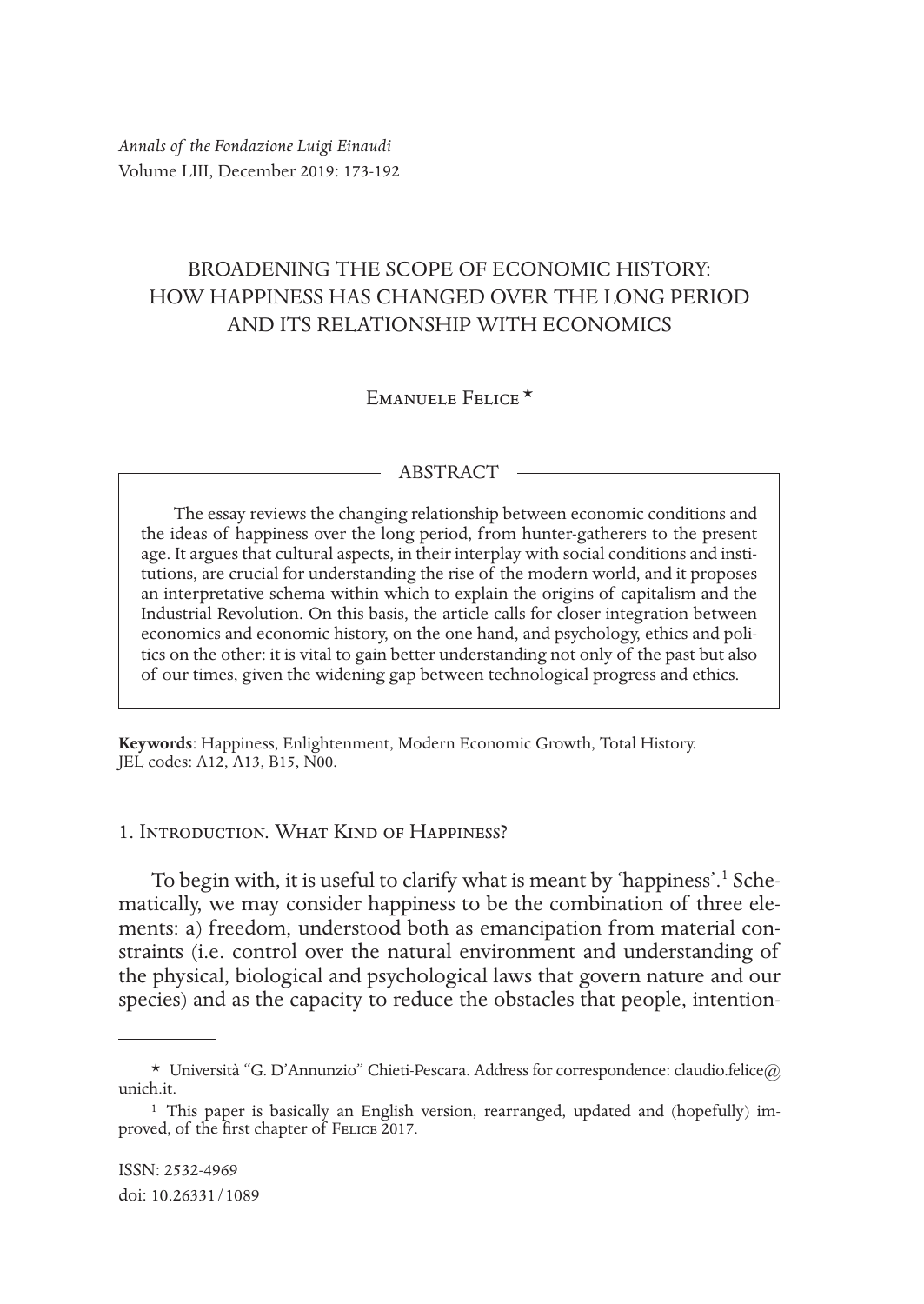ally or otherwise, pose for other people's freedom (so-called "negative liberty", to use Berlin's expression);<sup>2</sup> b) social relations; c) finally, a very important aspect to which we may refer with the expression "meaning in life". Furthermore, if we view happiness in the most exacting terms, it is perhaps the product and not the aggregate of these factors: its various dimensions are interdependent, and if any one of them is missing, then the edifice will collapse.

This approach to happiness pertains to a philosophical tradition extending from Aristotle to the Enlightenment, and thereafter to Hannah Arendt, in the twentieth century. It culminated in the writings of Amartya Sen and Martha Nussbaum on human development and capabilities.<sup>3</sup> In short, this view of happiness is closely linked to the development and flourishing of human rights. And this is a conception very different – and not just wider – than the hedonistic-egocentric notion of happiness, which in substance limits itself to a combination of income and subjective status as reported by surveys ("how happy do you feel?").

Nowadays, even some international reports, at least to some extent, measure happiness by means of surveys.4 As far as possible, this article instead refers to a battery of objective indicators centred on what Amartya Sen and Martha Nussbaum's capabilities approach defines as "human development": income, education level, life expectancy, and also civil, social and political rights. Strictly speaking, these indicators mainly evaluate the first element of my definition of happiness, i.e. emancipation from material constraints and negative liberty, which is moreover the component most consonant with economic studies. The other two components, social relations and meaning in life, are in essence unmeasurable, but on closer inspection prove to be closely linked to the first.

As said, this conception resumes reflection by some Enlightenment thinkers. Not by chance, this reflection is complemented by the discourse on human rights. This takes place precisely on the basis of the right to happiness (or better, to the pursuit of happiness)<sup>5</sup> that originated in the Century of Lights. In short, happiness understood as a right, or rather as the "first right", ought to be anchored as far as possible in objective parameters, which are its preconditions. This is certainly not the only conception that has developed over the course of history, or has been pursued today (as we

<sup>2</sup> Berlin 2002 [1958].

<sup>3</sup> Arendt 1958; Sen 1985, 1999; Nussbaum 2000, 2006. See also Van Parijs 1995, who speaks in terms of "real freedom".

<sup>4</sup> Helliwell, Layard, Sachs, De Neve, Huang and Wang 2017.

<sup>5</sup> "The pursuit of happiness", as the US Declaration of Independence put it in 1776.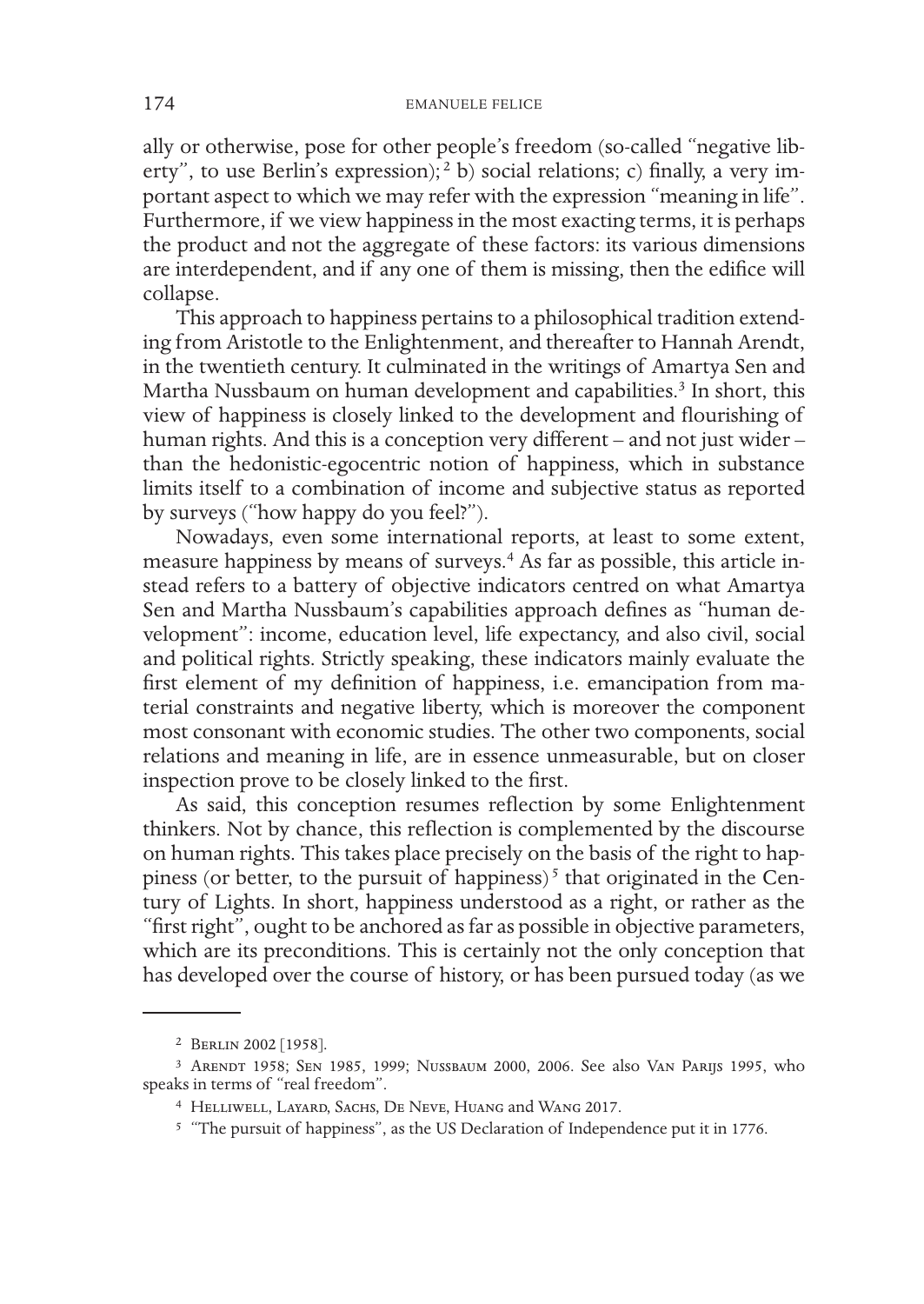shall shortly see). In what follows, first  $(\xi 2)$  I outline the long-period socialeconomic "revolutions" in human history, and their relationship with culture and, thus, with the changing ideas of happiness. I then propose a preliminary interpretative schema concerning the onset of modern economic growth  $(\delta$  3) and thereafter I focus on the contribution of the Enlightenment to the rise of the modern world and to the formation of the current, competing views on happiness ( $\S$  4). In Section  $\S$  5, I urge closer integration between economic history, on the one hand, and cultural and institutional history on the other, in order to achieve better understanding of the past; in turn, this integration should be linked to a broader redefinition of economics that is open to contributions from psychology, ethics and politics. In the conclusions, I briefly reiterate that this redefinition is crucial also for the issues of our age, given the widening gap between technological progress and ethics, with dramatic consequences in the last century.

2. The Three Major Revolutions in Human History and the Ideas of **HAPPINESS** 

In the human race's long march from the appearance of the first hominids until the present day, there have been three major revolutions, each of epochal significance. They have been simultaneously both economic and cultural, and in the first case perhaps even biological; they have changed our way of producing, of thinking, of living (of being). Even though they are called "revolutions", they developed over centuries or even millennia. Each corresponded to one or more different "visions" of happiness.

The first was the Cognitive Revolution which generated the *homo sapiens* hunter-gatherers. They were biologically equal to us. Their mythologised existence in certain respects inspired the image of the "Garden of Eden": we now know that in terms of material conditions they were usually better off than their sedentary descendants, at least until the nineteenth century, and also that they had more egalitarian societies and better human relations, with less income inequality and less sex discrimination than the subsequent agricultural societies. The second was the Agricultural Revolution, which began the long era of the "vale of tears" when inequality by birth (in terms of gender, race, social class) was enforced by law, and most people lived barely above the subsistence threshold. While we know nothing about the views on happiness of the hunter-gatherers (although we may suspect that they varied greatly), things changed, of course, after the Agricultural Revolution and the invention of writing. It was during this revolution that two antithetical notions of happiness were conceived: a terrestrial but individual one to be achieved by ascetic means (*ataraxia*);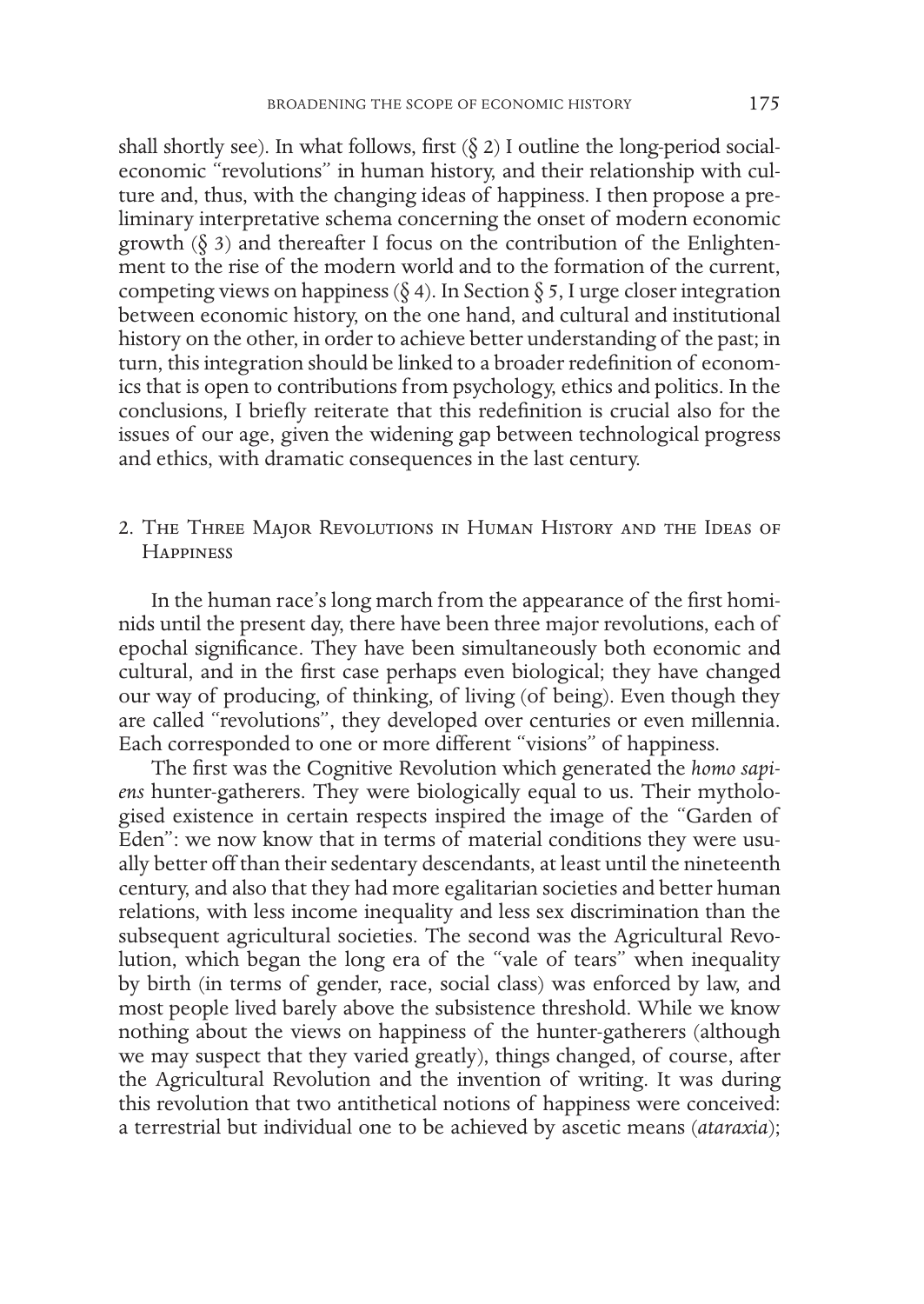and an other-worldly one that could nonetheless be collective, or better, social (the "City of God"). The third revolution was the Industrial one set in motion by Enlightenment thought, on which basis new ideals of happiness were asserted. Among these (but not the only one) was the "City of Man", the earthly transposition of the City of God, in which individual happiness melted into collective happiness, here on Earth: this vision then degenerated into the utopian terror that indelibly marked the experience of the twentieth century.6

Fortunately, our narrative does not finish here. More views of happiness grew and coexisted in the industrialist and post-industrial era. Firstly, starting with the Industrial Revolution and Enlightenment ideas, the hedonism of "artificial paradises" also began to take form. This conception has today become hegemonic, having its economic counterpart in welfare-consumerist society. On closer inspection, this is the advanced stage of a process that began in eighteenth-century England (its economic-technological bases were already established by industrial capitalism, with the substitution of human labour by machines). At the same time, a further conception of happiness began to take form, due to the technological progress and conceptual change that had also matured in the Enlightenment era. Unlike the other notions of happiness, this one sought to conjugate material wellbeing, high-quality social relations and the free pursuit of a meaning (or multiple meanings) in life. It was a conception accompanied by a fresh transformation that is still underway and whose outcomes are unpredictable. Like the hedonistic conception, it concerns human conduct and the world of ideas: we could call it an "ethical revolution", albeit at the risk of seeming a little too optimistic. In our era, hedonism and the ethical revolution stand side-by-side, come face-to-face and come to blows (or sometimes mix together).<sup>7</sup> In so doing they make up the landscape of the contemporary world.

These great stages of our past, and of the present, are the narrative thread whereby we can investigate the relationship between economic development and happiness. However, our approach affords a better response to an equally revealing question (not least, as concerns the abovementioned relationship): what was the determinant of economic growth,

<sup>6</sup> Felice 2017: chapters II and III critically discuss the cognitive and the agricultural revolu- tions, respectively; chapter IV is devoted to the Industrial Revolution and its causes, while the two competing views of the modern world sketched below are treated in chapters V and VI.

<sup>&</sup>lt;sup>7</sup> Moreover, hedonism is, in itself, a form of ethics: it identifies the moral good with pleasure. When we speak of an "ethical revolution" we are instead referring to a change in the consideration of the human person and of "extended human rights". This is thus another form of ethics, different from the pursuit of pleasure (though, as argued, not impossible to reconcile with it).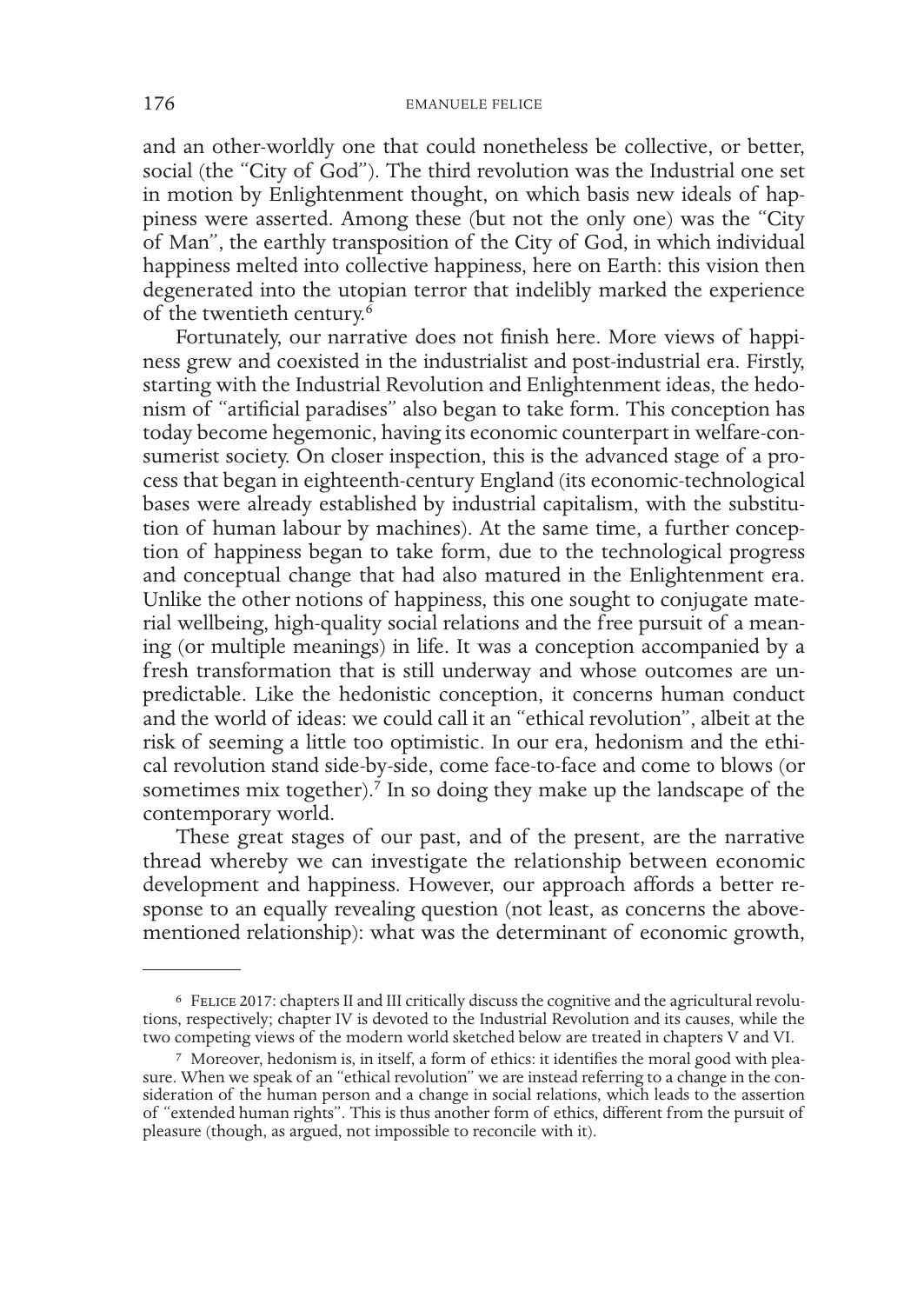the rise and fall of civilisations, and the different eras? And, more particularly, the driver of modern economic growth?

## 3. An Interpretative Schema for the Rise of the Modern World

Seeking a one-sided response to these questions, or an explanatory model that applies to every time and place, would probably be fruitless. Indeed, it seems not by chance that, at the level of theoretical elaboration, economists appear to be very far from proposing any convincing explanation of the process of economic growth over the long term. The most ambitious and innovative attempt in this regard, Oded Galor and David Weil's unified growth theory,<sup>8</sup> starts from population growth. It notes that a larger population makes it more attractive to invest in human capital and activates technological progress. At a certain point, the benefits from technological progress overtake the negative impact of a growing population on resources per capita. Thus a cumulative process can begin: not only population, but also income per capita starts to rise; this latter favours further population growth, first of all by improving longevity; in turn, longer lives make it even more convenient to invest in human capital and thus promote even more technological progress. However, this "mechanical" explanation fails to demonstrate how and when the "point of rupture" occurred: why in a particular society did it do so at a certain point (England, and Western Europe, in the eighteenth century)? Many societies had experienced population growth in the past: all but one had declined in the end. Why did it happen? After millennia of stagnation, after centuries-long cycles of growth and starvation, for what reason in a certain place did there begin a cumulative process which simultaneously concerned income, education and life expectancy? (Incidentally, these are also the three main components of human development according to Amartya Sen's capabilities approach).

Douglass C. North explicitly acknowledges this interpretative void. This Nobel Prize laureate (1920-2015) is one of the scholars who have ventured deepest into the enterprise of "understanding the process of economic change" (to quote the title of one of his books).<sup>9</sup> North goes so far as to investigate the mechanisms of the cognitive process, which is to say the functioning of the human mind. He thus integrates his analysis on the role of institutions with the study of culture and even of psychology.

<sup>8</sup> Galor and Weil 2000; Galor 2012.

<sup>&</sup>lt;sup>9</sup> NORTH 2005: VII-VIII, and 1 for what follows.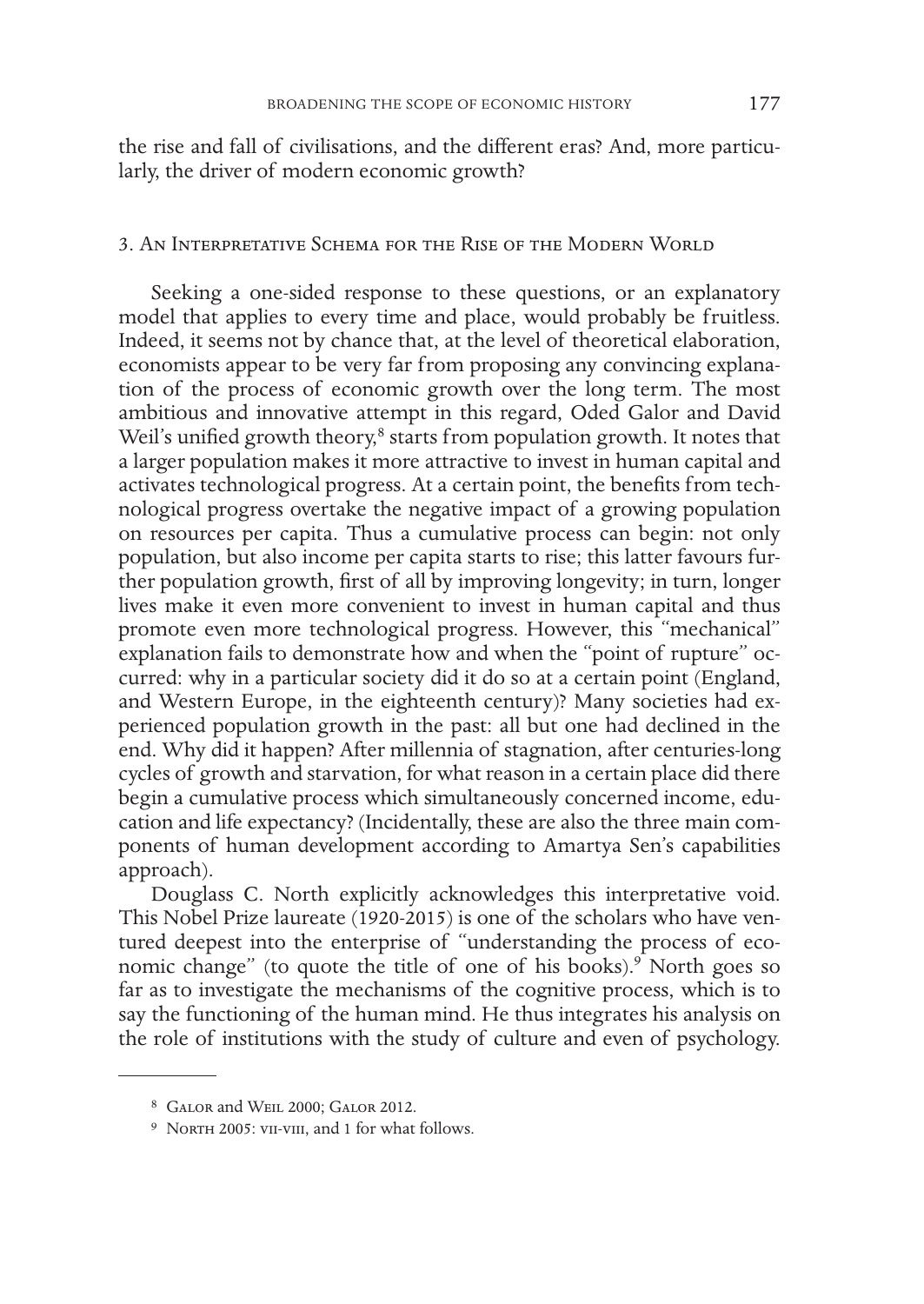He clearly admits that, unlike in the case of Darwinian biology, the key to evolution in human societies lies in agents' intentionality. Yet he too seems to under-value some essential issues: that this intentionality is influenced not only by our limited and subjective consciousness of the external environment but also by the (historicised) vision that we might have of what is good or bad for the human being; the question of how desirable it is to improve our lives, and in what way; and the question of what our end goals should be – and these latter are not at all the same in every civilisation and culture. This means that North under-values the importance of the idea of happiness (the various different ideas of happiness), as a lodestar that orients actors' intentionality.

It is by adding this dimension that it perhaps becomes possible to adumbrate a more "complete" explanation of the process of economic change. It is not a theory, still less a model. But in factual terms, it is hopefully a better description of what has happened, at least as concerns one focal point of long-run economic history: the transition from agricultural civilisation to the industrial world.

Indeed, choosing happiness as our favoured perspective enables us to clarify a centrally important aspect that has hitherto been little considered. And thus to locate the missing piece of the jigsaw. In the enormous variety of economies and cultures among the five continents, in agricultural civilisations there exists what is largely one and the same existential disposition: a common mental attitude that serves as the substrate for analogous institutions. These latter are everywhere institutions of inequality: agricultural civilisation bases itself on the inequality "of rights" among social classes, and between men and women. The common existential disposition that sustains this inequality is an attitude of resignation: renouncing "public" happiness for this world; accepting unhappiness as a dimension of social life, in the hope of an other-worldly happiness or, at the very most, of an individual serenity immune from everyday trials and tribulations.

As said, we find juridical inequality everywhere in agricultural societies, including those that emerged and developed completely independently of one another. This is a characteristic that radically differentiates them from hunter-gatherer communities. Arguably, it derived from the need to carry out particularly onerous toil for survival, work that could (literally) kill a person. Someone had to be entrusted with carrying out this toil; and had somehow to be obliged to do so. Reduced to its bare bones, this is the reason why we everywhere see the gradual emergence of the institutions of inequality and an associated ideology. The latter postulates that the upper classes of society, spared the burden of physical toil, do not have to dedicate themselves to useful knowledge, but to speculative knowledge alone. It thereby imposes a mentality founded on resignation, as well as censure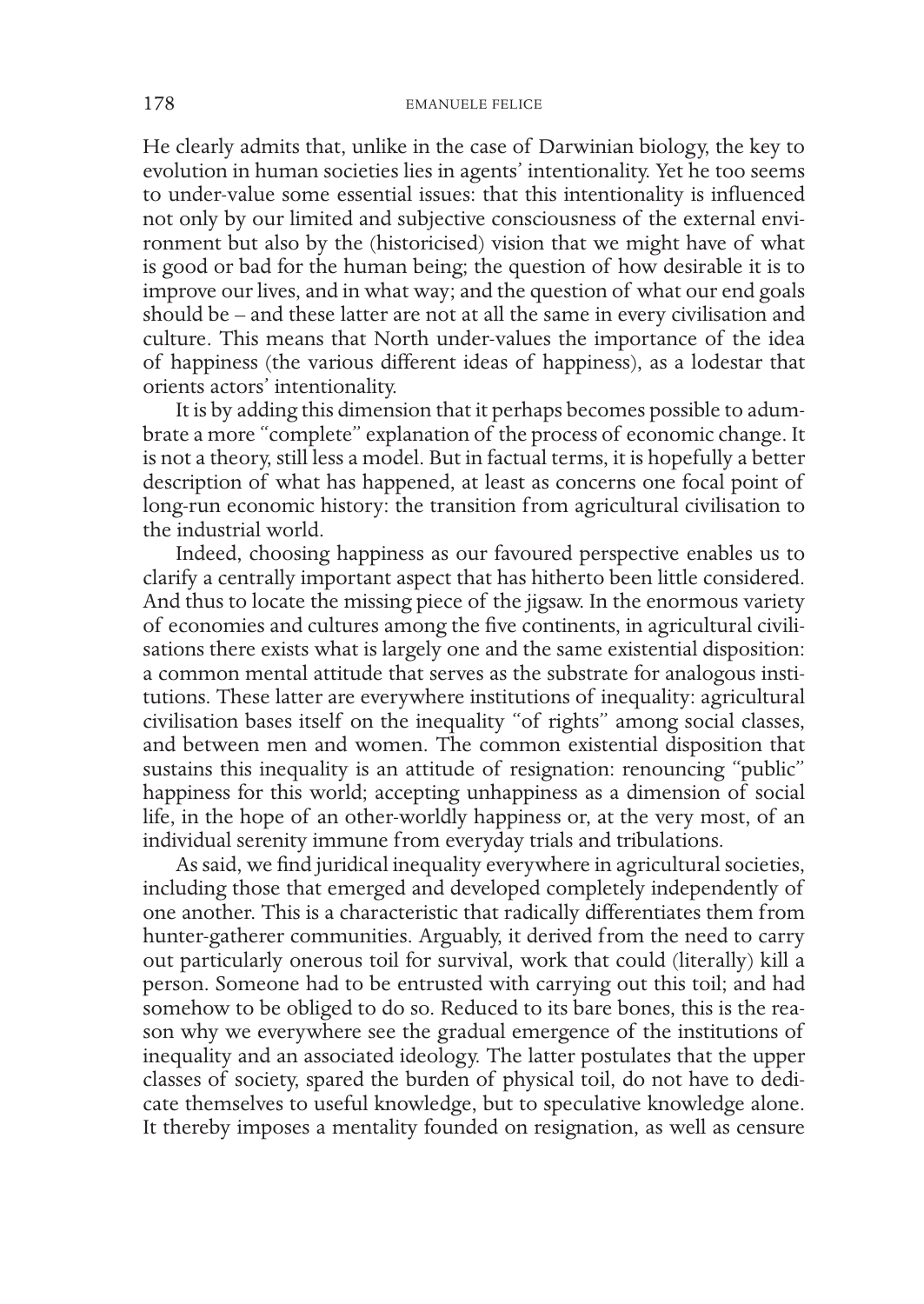of personal enrichment. These are both consequences of the fact that the intellect is not employed to improve the human condition through technological progress – that is, to increase the size of the "cake to be shared out" (if that were the case, then the cake would get bigger and the craving for self-enrichment would also be socially justifiable, at least in principle). As well as inequality and resignation – that is, the rejection of happiness as the horizon of political action – thus also constructed are the two other pillars that we can posit as the foundations of traditional agricultural civilisations in all areas of the planet, notwithstanding differences of religion, custom and law: the denial of practical knowledge and the censure of personal enrichment.

On closer inspection, therefore, this paradigm is rooted in an economic or "technological" factor: the mode of production. It is on this basis that a social and institutional structure is constructed (inequality) as well as a correlated notion of knowledge (one decoupled from practical utility). These are cemented together by an ideological and cultural notion that itself concerns the idea of happiness (resignation, the rejection of individual enrichment). Incidentally, to a large extent, in the preindustrial world the most unequal societies were precisely those which grew less: that was no chance thing.

The liberal-democratic ideology that permeates the industrial world is built upon a radically different paradigm: its four pillars are equality before the law, the right to happiness, useful knowledge, and the valorisation of individual enrichment. But like the paradigm of agricultural civilisation, this one, too, is founded on an economic and technological factor: the substitution of physical effort with work by machines. A new social and institutional structure is created on this basis. This structure is imbued with the postulates of (juridical) equality, and it is held together by an ideological and cultural cement that also concerns the idea of happiness: each human being's right to pursue happiness here, on this Earth.

How did the transition from one "paradigm" to the other take place? First of all, it should be clarified that this transition can only be declared complete once all four pillars of the old order, which supported each other, have been demolished and replaced with the new ones. Until this happens there is always the risk of a return to the past; such was the case of Greco-Roman civilisation, for instance, which managed to undermine only some of them (mostly thanks to Stoicism, it made progress towards the ideas of public happiness, as a goal of the polity, and equality by law; but it insisted on the denial of practical knowledge, as well as on the censure of personal enrichment).

On reviewing history, we can see that – not by chance – the initial overturning of the old order (an order consolidated over millennia) proves to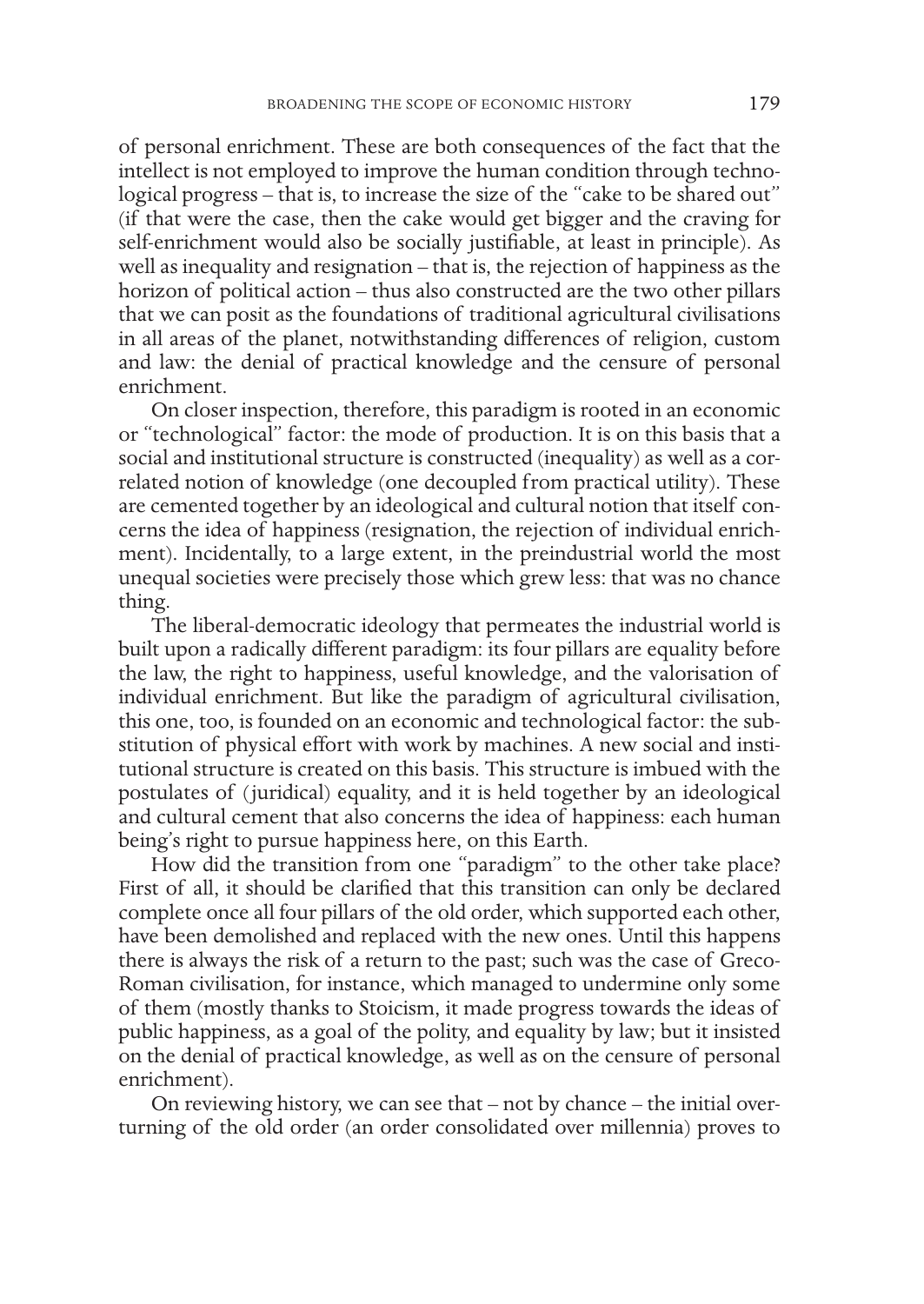be a slow and gradual process. It takes place incrementally. This process began in medieval Europe. It was fuelled by social and demographic changes (the fall in population numbers after the plague of the fourteenth century), changes in resource-availability and in how the world was seen (thanks to geographic exploration), as well as cultural changes (culminating in Humanism and the Reformation). This unique combination of factors was in many ways fortuitous, and it succeeded in fundamentally undermining the social, institutional and cultural cement of European agricultural civilisation. At least in part of the continent, it favoured the rise of an innovative social class that challenged the old order; and unlike in the case of other episodes in the past, this time this class was not defeated. It was a class that carried forward new values, including personal enrichment, and which demonstrated its capacities by conquering territories and markets outside Europe. All this laid the bases for the great "revolution of ideas" in the seventeenth and eighteenth centuries which definitively changed the dominant paradigm. It was this dynamism that began with the Scientific Revolution and culminated in the century of the Enlightenment. With this former revolution the idea of useful knowledge finally began to impose itself. But with the Enlightenment there took place two other decisive transformations: the notion of juridical equality made headway, and a new concept of happiness asserted itself.

With the change in the concept of happiness, the revolution of ideas reached the point of greatest rupture: it altered agents' intentionality and oriented their choices in a different way. It was thus able to ensure a change of direction, and this time a definitive one (definitive until today, at least), also in the technological and productive sphere, in the economy. It destroyed the old order forever: widening useful knowledge's field of action, ensuring that juridical equality did not remain a dead letter (as it had been for the Stoics in the Greco-Roman period, who failed to abolish slavery), but instead rose to the rank of a concrete reality. Not least for this reason, what happened in Europe during the modern era and culminated in the Enlightenment should be discussed in somewhat more detail.

### 4. The Enlightenment: A Revolution in Ideas

Before the modern era there were two prevalent conceptions of happiness. One, proper to monotheistic religions, argued that happiness was possible only in another life, after death: in this life people find themselves in a "vale of tears", and their earthly existence is an instrument for achieving the objective of eternal happiness – the only happiness that counts, the "real" one. Babylon fell, and so too did Rome: to use Augustine of Hippo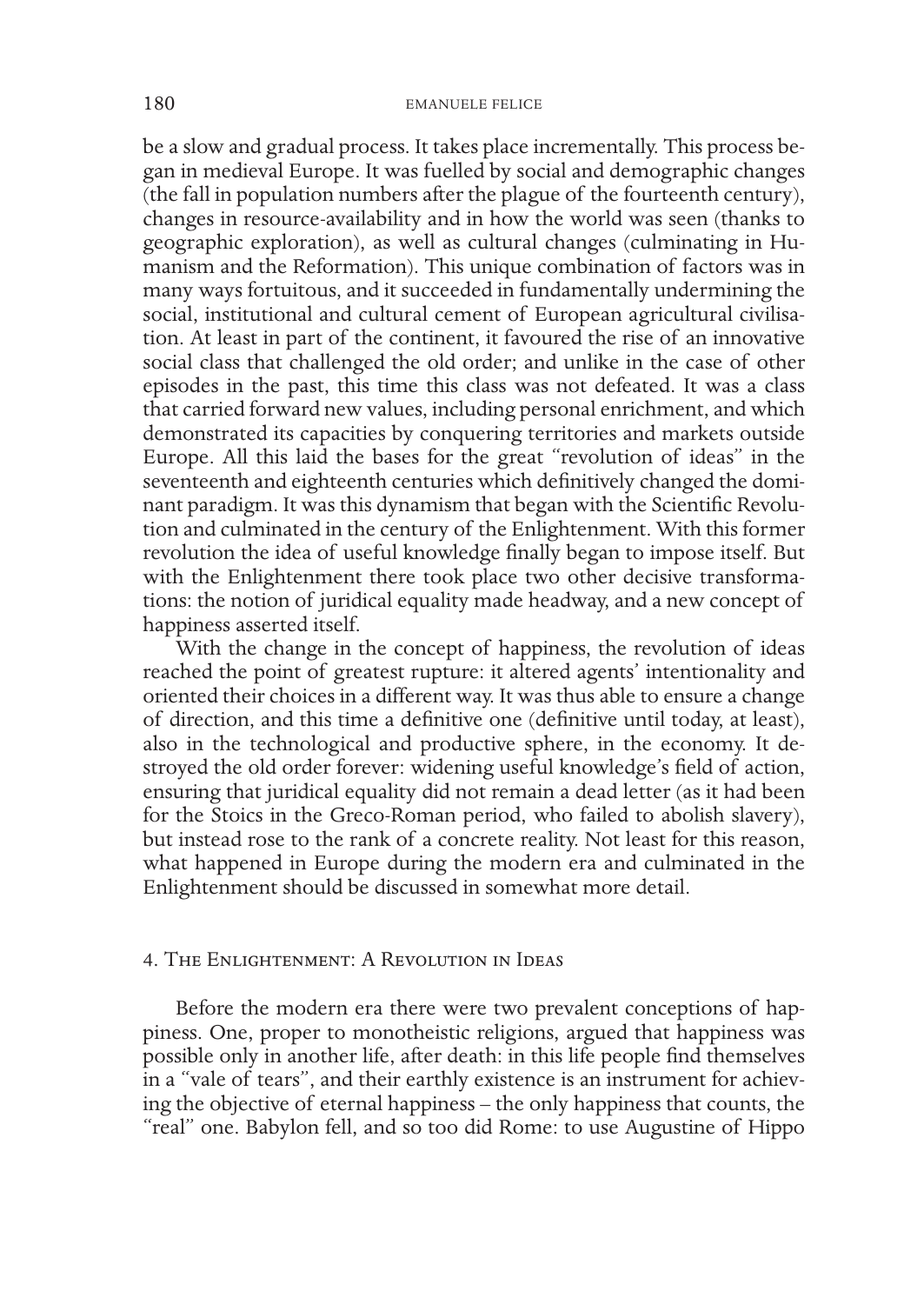(St. Augustine)'s famous image, we ought to concern ourselves not with the ephemeral City of Man, but with the City of God.

The second conception is a typically Eastern one (Buddhism), although it had a strong influence also in the Mediterranean world before Christianity (we need only consider the Cynics and the Epicurean school). It instead held that it is possible to cultivate happiness – or perhaps better, serenity – on this earth, provided that we repress both the influences of the external world and our own desires. Worldly happiness must come only by ascetic means, and it is fundamentally individual; and even those who did not entirely yield to asceticism (Epicurus) still recommended remaining as distant as possible from the preoccupations of political life. In the Hellenistic era we find only one philosophical school that accepted public happiness, and even this was ascetic. This school was Stoicism. But it appears to have been unable to change the reality within which it operated, or to put into practice the principles that it enunciated (such as the abolition of slavery), because it rejected technological progress – and this was also because it was ascetic.

In pre-industrial Europe, something different occurred. It was a process that was cultural, in its essence, but also had strong ties to social and institutional dynamics. This process eventually threw both of these conceptions of happiness into crisis. It was above all the Enlightenment that sharply broke with the previous conceptions. And it made this break in a clear-cut fashion, even in the very titles of certain works: from Lodovico Antonio Muratori's *On Public Happiness* (1749) to Pietro Verri's *Meditations on Happiness* (1763) and Chevalier de Chastellux's *Essay on public happiness: investigating the state of human nature, under each of its particular appearances, through the several periods of history, to the present times* (1772). This last, moreover, was the first book that attempted to retrace a history of happiness.10 In brief, Enlightenment thinkers posed the problem of public happiness, and in many cases did so explicitly; or even only implicitly – and here the emphasis falls on the great attention devoted to institutions that ought to improve the population's well-being and reduce abuses of power. To limit ourselves to the best-known cases, we find this in Montesquieu's *The Spirit of the Laws* (1748) and, even before that, in John Locke's *Second Treatise of Government* (1690), and subsequently in Adam Smith's *Wealth of Nations* (1776) and, at least at the level of a statement of principles, in the US Declaration of Independence drafted by Thomas Jefferson (1776). This

<sup>10</sup> The book's renown in part stems from the praise it received by Voltaire, who also sought to exalt this work in opposition to Montesquieu's *Spirit of the Laws*, which he considered little suited to the man in the street (Chastellux's book would indeed be republished in 1822 with Voltaire's notes).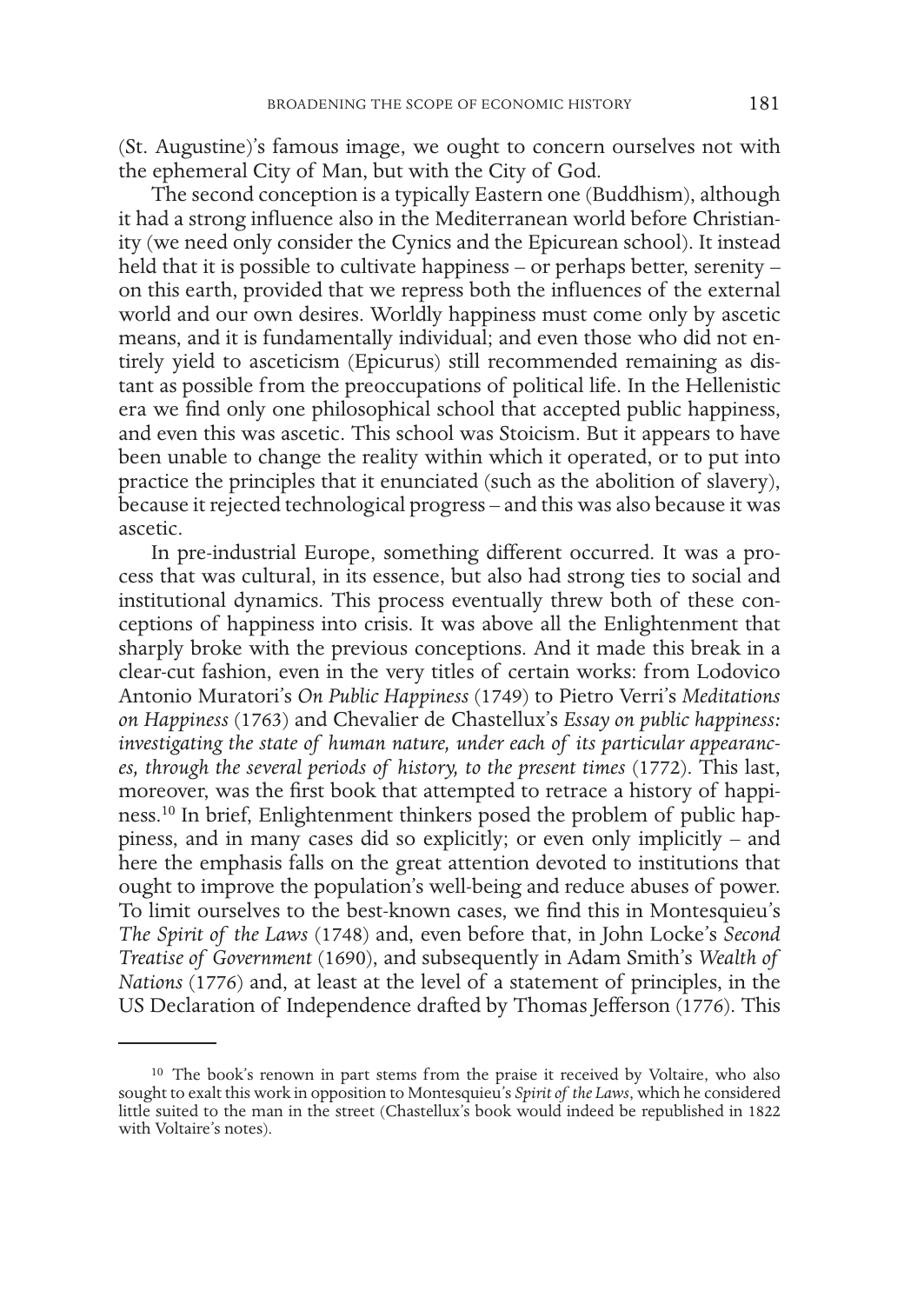last text can still today be considered a manifesto of the liberal-democratic order, with the famous words beginning its second paragraph:

We hold these truths to be self-evident, that all men are created equal, that they are endowed by their Creator with certain unalienable Rights, that among these are Life, Liberty and the pursuit of Happiness. – That to secure these rights, Governments are instituted among Men, deriving their just powers from the consent of the governed.

At the conceptual level, the Enlightenment was thus the movement of thought that sanctioned a new perspective in historical development: namely, to realise happiness here, on this Earth and, principally, by changing the institutions and the formal and informal rules that set the terms of human action. Common among a good part of the philosophers of the eighteenth century was the assumption that it was possible to improve the conditions of all, or at least the majority, by making the appropriate interventions: growth was not a "zero-sum game" (I win what you lose) but a "positive-sum game" (we both win, because the cake to be shared grows bigger). This was a fundamentally important intuition: and when it combined with another great novelty in modern Europe, "useful knowledge" (that is, technological progress), it began to give form to the world in which we live.

Before we move forward, however, some more details about the interpretation we are advancing may be useful. We could describe our schema as follows. In the agricultural-trading civilisation of medieval Europe, a cultural change began which resulted in a better appreciation of useful knowledge; this, in turn, favoured social and institutional change that, *when sustained over time and space*, eventually produced a further and deeper cultural change, culminating in the Scientific Revolution and the Enlightenment. The true exceptionalism of Western Europe was that this social and institutional change could be sustained over time and space, over centuries indeed and in different and competing countries, due to the consequences of the Black Death and, later, thanks to the geographical explorations and the Reformation. For this reason, it could thus produce the above mentioned deeper cultural change. When this latter came to affect the idea of happiness, it also modified the purpose that orients human actions: this, in turn, could impose a decisive turn not only in the social and institutional sphere, but also (and without any possibility of a backward step) in the economic and technological sphere. The paradigm of the old world was definitively overthrown, in all its fundamental aspects.

To be stressed is that this schema should not be understood in a rigid sense. Indeed, in general terms the (more simplified) version of historical materialism – according to which ideology and culture are the product of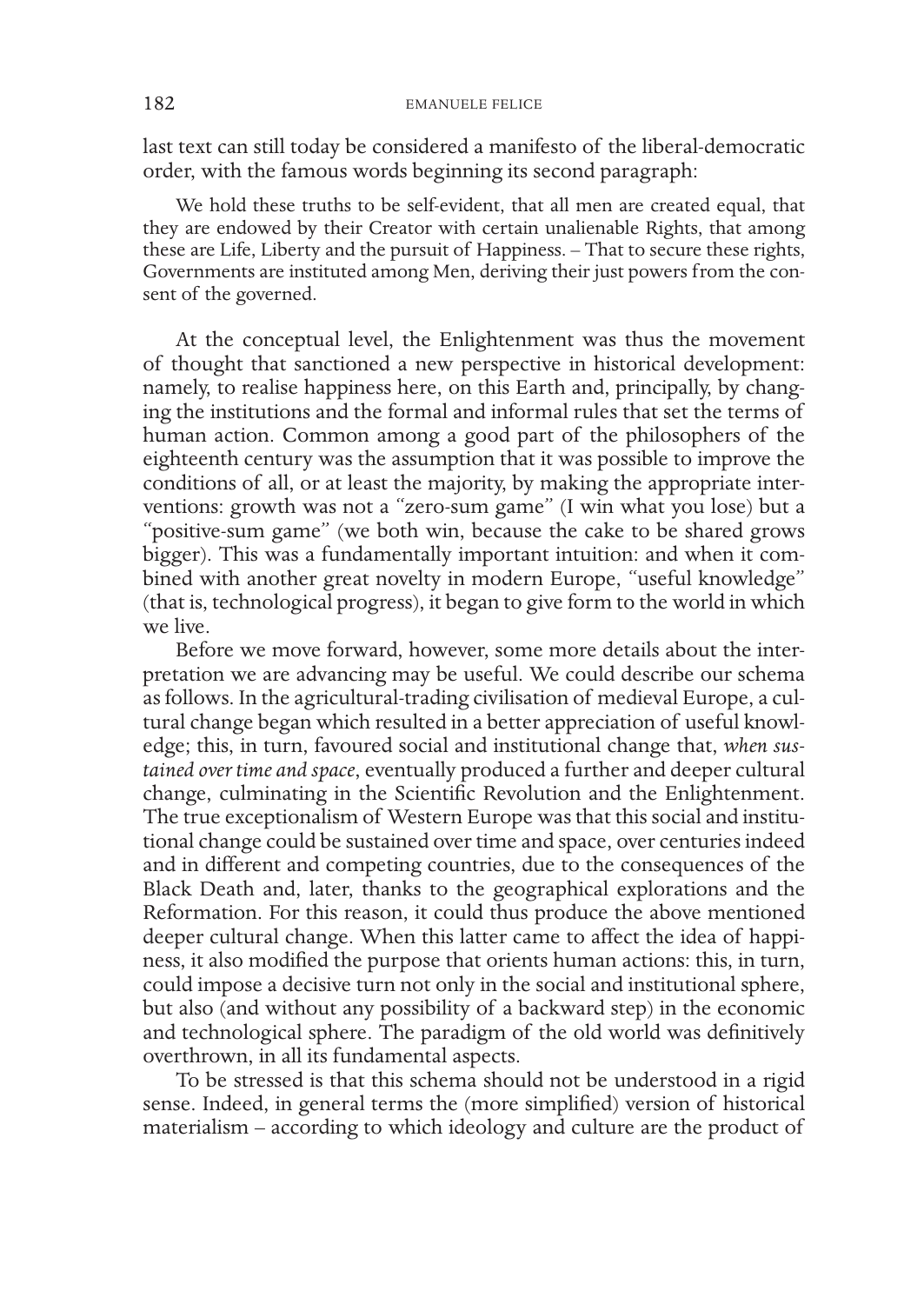a society's material conditions – does not prove to be true; but nor does the opposite thesis of idealist inspiration (and this is also rather vulgarised) according to which it is instead ideas that forge a society's material evolution, and in the last analysis historical development itself. On closer inspection, both positions are guilty of historicism – that is, the idea that there exist inexorable laws that govern man's fate, as historicism's critic Karl Popper put it.11 They do not much correspond to the reality of human history. This latter instead shows that there exist two-way relationships between the material sphere and the sphere of values, out of which it is difficult to make any aprioristic model. This premised, it should hopefully be clearer that our schema does not rule out the possibility of significant breakthroughs on the cultural level, and thus a certain independence of the world of ideas relative to the productive sphere, society and institutions. One example is provided by Stoic philosophy, and another by the Arab science and technology of the "golden age" between the eighth and thirteenth centuries. These breakthroughs, however, are doomed to peter out unless they are also accompanied by a profound transformation of the social and institutional dimensions. We might say that the Scientific Revolution and the Enlightenment had the fortune to develop in a context particularly favourable to major change, on the social and institutional as well as cultural levels. For other important movements in other historical eras this condition was lacking. For this same reason, the Scientific Revolution and the Enlightenment also had the fortune of being able to take their challenge to its proper conclusion, which is to say, to the point of asserting a new idea of happiness: this was now possible, in real life, as the fruit of individual and collective human decisions that promoted technological progress. Fatalism and resignation were thus abandoned: rather, the human being would be the maker of his/her own destiny.

5. Where Are We? A Call for a Broader Scope of Economic History (and Economics)

What we have discussed thus far is only a hypothesis, or a plan, for further research: a preliminary outline, about an issue which deserves to be investigated in much greater depth. The issue is the relation, in history, between technological progress (and thus economic progress) and the ethi-

<sup>11</sup> Popper 1957. Indeed, the idea that it is impossible to determine absolute models and laws in history can be found as early as the works of the Renaissance historian Francesco Guicciardini (1483-1540).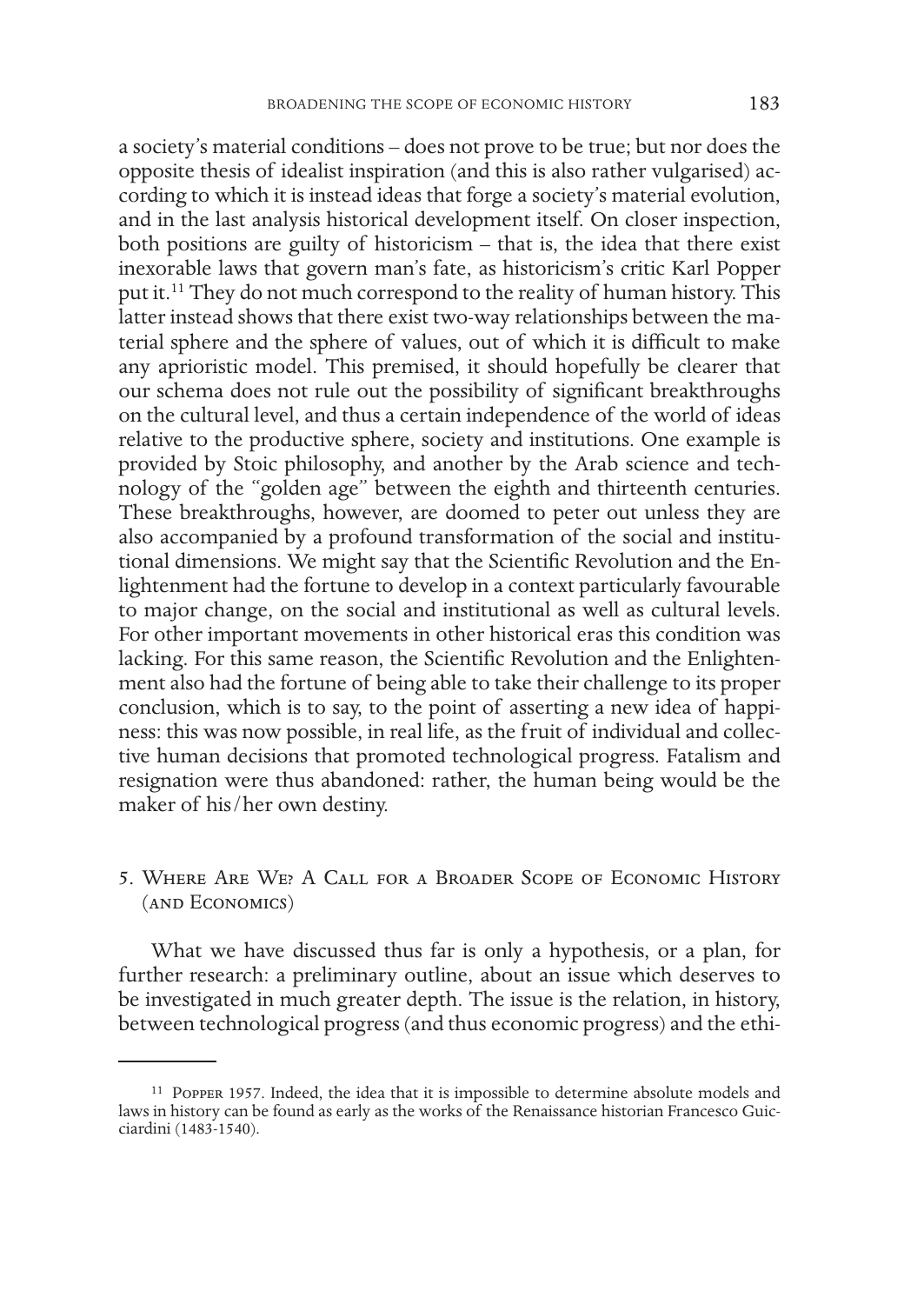cal (and thus the political) dimension, viewed through the lens of the ideas of happiness. I have devoted a book to this topic, but that too – needless to say – is far from resolutive, let alone exhaustive.12 What I can say, from my field of expertise, is that economic historians, and economists more in general, should devote much more efforts to the study of this relationship, for the past and for present times, since it is, arguably, by far the most important issue our society must deal with: the government and thus the direction of technological progress, and of economic development.

As regards the past, attempts to reconstruct and discuss the relationship between technology and economics, on the one hand, and ethics and thus the views of happiness, on the other, have usually been undertaken by philosophers or historians of thought (other than by writers of literary works). Never, by an economic historian, with the sole (modest) and recent exception that I have mentioned. This is, arguably, a serious lack: not least because economics ought to concern itself precisely with the question of how to achieve a greater individual and collective well-being, in its broadest sense; in particular, economic history should (also) help us to reconstruct the stages of this path and to evaluate its results. But all this is possible only if we establish a relation between the two terms of the above-mentioned relationship: that is, technological progress and the ethical dimension. However, since the second half of the nineteenth century even the most attentive economists, and even economic historians, have preferred to limit themselves to measuring and recounting the one side of the relationship, namely technological and economic progress. They have overlooked the questions raised by psychology, ethics, and politics, or taken them as already answered (and even this was a lot; often economics has devoted itself to refined theoretical models borrowed from static mechanics, which are as pertinent to real life, Deirdre McCloskey notes, as a game of chess). $13$ 

In so doing, economists and economic historians have ended up by singing the praises of humanity's "magnificent and progressive destinies" (the phrase, somewhat sarcastic, is from the Italian poet Giacomo Leopardi), with ill-disguised, if not ingenuous, optimism. And fundamentally they have lost their bearings even with regard to material well-being itself, insofar as they have remained anchored to principles of rationality and optimisation that are not always reflected in real human experience, as is now clear to other social sciences.14 For the economists of growth, of whatever

<sup>12</sup> Felice 2017.

<sup>13</sup> McCloskey 2002: 44-45.

<sup>14</sup> For example, the striking incapacity to foresee the onset of the economic crises of 1929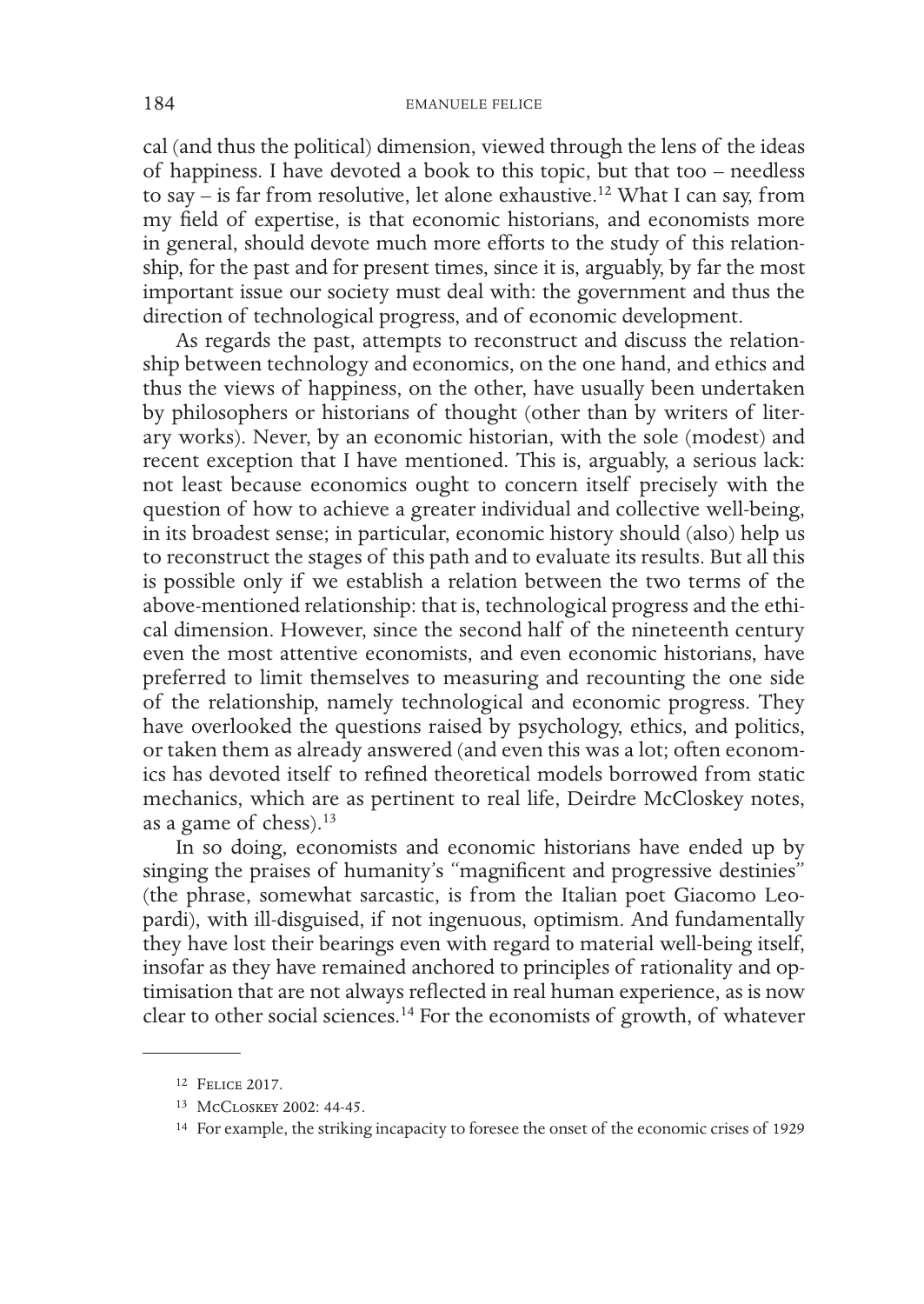orientation and background, technological progress – which translates into productivity, and through this, Gross Domestic Product (GDP) – is considered almost the only objective to work toward.<sup>15</sup> Politics and the media seem to share this assumption: namely, the need to focus on GDP, as the yardstick to measure a ruling class's, a country's, a society's success.16 Economic history, too, has become the narration of human beings' rise in terms of their material wealth (the goods and services produced and sold on the market), from the Stone Age to the Space Era. Linear, teleological in some respects, it certainly does have variations, owing to institutions and politics, or to geography, but these do not affect the underlying confidence  $\sin$  it.<sup>17</sup>

It is fair to say that in recent decades some less orthodox economists, sometimes following in the wake of Enlightenment classics, have once again concerned themselves with human well-being, in the broadest sense, and happiness. In so doing, they have also rediscovered the usefulness of links with other sciences, from anthropology to psychology.<sup>18</sup> But these analyses by "happiness economists" often lack historical depth, and for this same reason tend to be limited to a decalogue of good intentions, even commonplaces at times. They hardly touch on the major questions that we see, on closer inspection, have forever posed themselves for the human community, albeit with even greater power since the Industrial Revolution: population growth; the increased opportunities and risks that stem from technological development; and the foundations of ethics (and human relations) for a society that is becoming global. Furthermore, insofar as they place emphasis on the subjective indicators of well-being, or amplify the egocentric dimension, the economics of happiness even lend themselves to being used in distorted fashion, contrary to their own stated goals.

More interesting is what is happening on the terrain of economic history. Here, there has been a certain reorientation, indeed very recent, with attempts to produce long-term analyses covering not only income but also education levels, longevity and other aspects of material well-being like

or 2007, not to mention the almost total lack of reference to the origins and nature of wars and their impact on human well-being.

<sup>&</sup>lt;sup>15</sup> E.g. AGHION and DURLAUF 2005.

<sup>16</sup> Felice 2016.

<sup>&</sup>lt;sup>17</sup> Exemplary in this regard is MADDISON 2001. With reference to Europe, see also BROADberry and O'Rourke 2010a and 2010b: both devote only a handful of pages to social indicators and the evolution of living standards. Neal and Cameron 2016 is a wide-ranging and less quantitative work, but it is equally highly optimistic.

<sup>&</sup>lt;sup>18</sup> For a far-reaching synthesis see BRUNI and PORTA 2007. Also useful is (in Italian) BARtolini 2010. These are among the contributions with fewer problems at the interpretative level.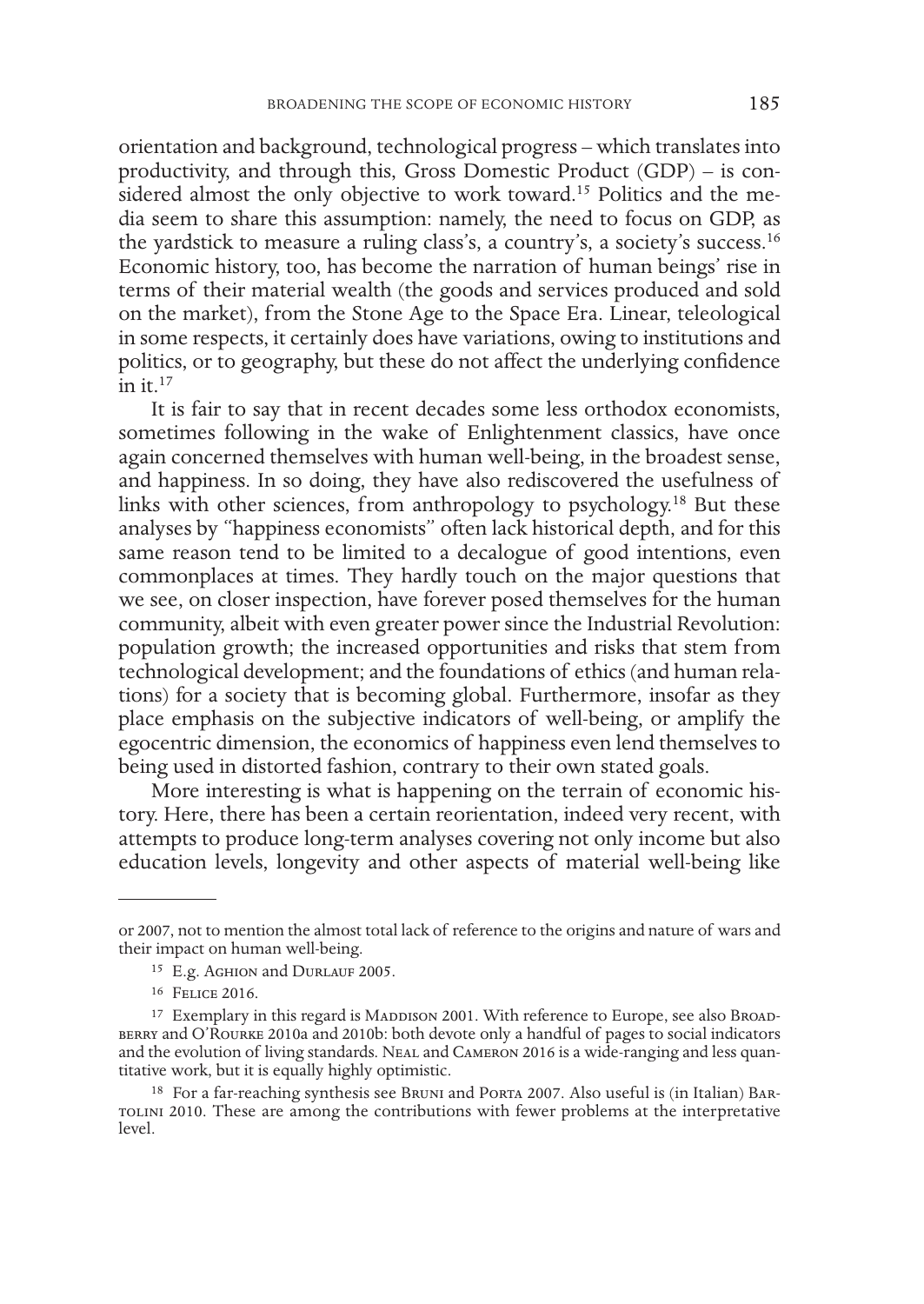nutrition and even political freedoms.19 The research agenda that I advocate should take up a position within this same path. In certain respects, it should connect it into an even wider dimension, taking cues from the history of ideas and from moral and political philosophy.

If this makes sense, it is also because the other social sciences (from psychology to anthropology, from sociology to the history of culture), which have concerned themselves with these problems from different approaches, have themselves overlooked a central point: material well-being.<sup>20</sup> That is, they have overlooked the role that technological innovation and more generally the economic sphere are able to play in changing our culture and increasing our happiness. These latter can liberate us from "necessity" and expand the space of possibility for all human beings to fulfill their lives according to their aspirations. In fact, empirical studies seem to agree that when people are very poor, an increase in material conditions can have a great impact on their happiness. But then again, above a certain threshold (moreover, one that has been considerably surpassed in the advanced world) material well-being alone no longer suffices. This is the well-known "Easterlin paradox": as income grows, happiness at first increases as well, but at a certain point it ceases to do so, or it even diminishes (the pattern takes the form of an inverted U-curve).<sup>21</sup> This paradox, too, is fundamentally part of a wider cleavage between technology and ethics. Moreover, it may also undermine the prosperity that has been achieved with such great difficulty; it already did so in the past, aided by the image of happiness which certain societies – and especially totalitarian ones – cloaked themselves with.

We therefore need to take a multi-disciplinary approach. Put otherwise, economic history should be set in relation to other social disciplines, and particularly those that have concerned themselves with happiness in the past, with reference to its conceptual (more than material) and individual dimensions. This concerns moral philosophy and the history of ideas, but in certain respects also anthropology and psychology. The account that results would be, naturally, an inter-disciplinary one. It should recall, must have the ambition of being, a "total history" which matches Marc Bloch's definition of that term: a history of human experience as such, in its both

<sup>&</sup>lt;sup>19</sup> See in particular Baten 2016 and, with reference to the last two centuries, van ZANDEN *et al.* 2014; or the attempt, above all in the work of Leandro Prados de la Escosura, to extend Sen's capabilities approach across the long term: PRADOS DE LA Escosura 2010, 2015.

<sup>20</sup> Not by chance, the histories of happiness available to the reader concentrate on the philosophical level or, at most, the cultural and anthropological one: see McMahon 2006; WHITE 2006; BOK 2011.

<sup>21</sup> Easterlin 1974, 1995.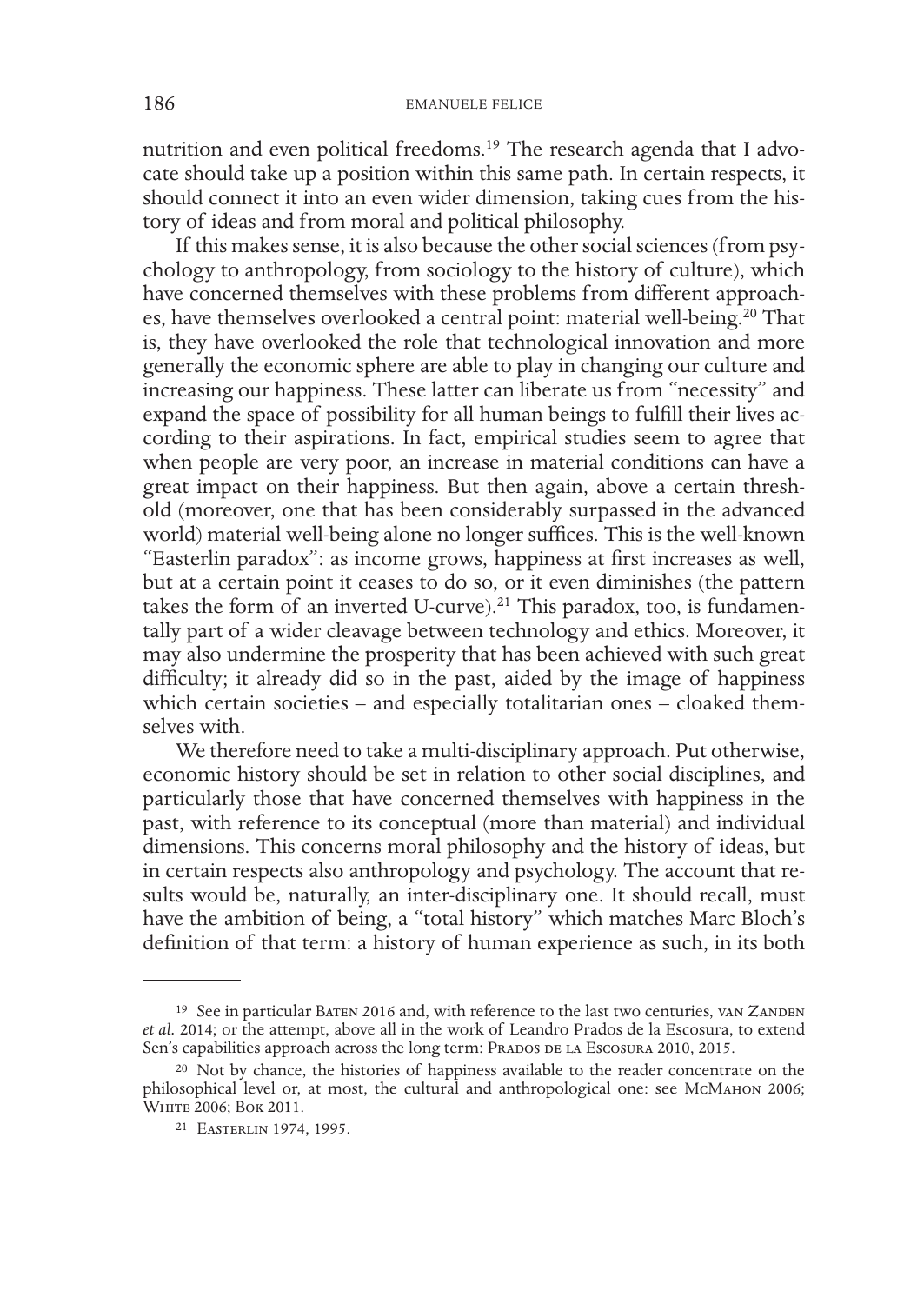psychological and material aspects, in its both economic and existential problematics, without particular constraints of time or space. As far as possible, of course. But also important is the need – indeed, the necessity – not to restrict ourselves to a single dimension, or to a single context.

Finally to be emphasised is that precisely because the material and valorial aspects of happiness are so tightly interconnected, reciprocally influencing one another, the choice of happiness as a field of study proves useful in two different ways. As can be inferred from the discussion above, here we have not only a goal to work toward, a yardstick with which to evaluate a millennia-long human experience, but also an indispensable tool of comprehension, and thus a means to reflect on the causes of historical development. Why did civilisation's path take a certain direction at a given time? Why, for example, did the Industrial Revolution begin in eighteenthcentury England and not in ancient Rome, in medieval Florence, in the golden age of the Islamic world or in the Celestial Empire? More ambitious historians and economists have been tormented by such questions for a long time, and naturally so. As said, some of them have recently come to identify, precisely in the reversal of the conception of happiness – when it is considered possible in this life, and no longer through ascetic means but as a consequence of "useful knowledge" – that is, in a philosophical-cultural transformation and vision of the world (one largely coinciding with the Scientific Revolution and the Enlightenment), the first driver of modern growth.22 The debate is open, of course. But we may say for certain that what should be further investigated is not only the impact of culture on economic conditions, but also the other side of the relationship: the influence that economic conditions have on ethics and culture. And, more importantly, there lacks an analysis of how these two influences interact with each other: in the past, as well as in present times.

#### 6. Lights and Shadows

To conclude, and hopefully to strengthen our argument, we should add to the positive notes about Enlightenment and its consequences, some darker ones. Thus far, we have sung the praises of Enlightenment. But of course, things are not so simple – they never are, in history and more broadly in human affairs. From the modern world that the Enlightenment contributed to creating (more specifically, from its basic inspiration of transforming society in light of reason), there in fact emerged different and

<sup>22</sup> See Mokyr 2017 and McCloskey 2016.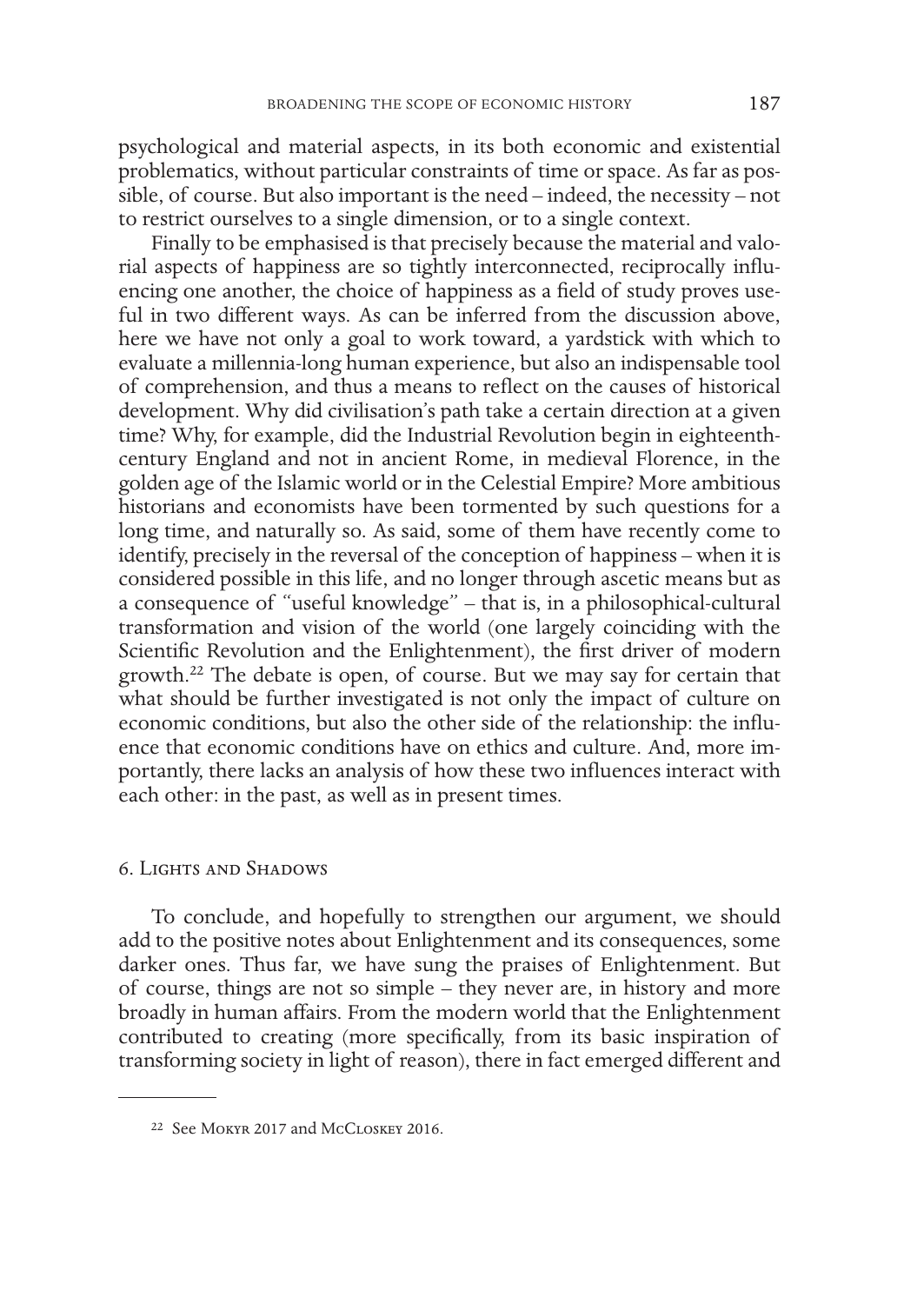mutually antithetical political-ideological systems, not only the present liberal-democratic order. Not without earlier and subsequent influences, and not without a certain distortion of Enlightenment thinking, some roots of the totalitarian order of a communist type, and in certain aspects even of the Nazi one, can be found here. All these ideologies proposed reorganising society on the basis of certain arguments that they held to be scientific, for the purposes of improving the human condition – here on this Earth, even if not necessarily immediately or (in Nazism's case) to the benefit of all "races" (but only of the more "evolved" ones). And they of course also had very different outcomes.

To be stressed is that these political-ideological systems do not derive from the Enlightenment alone, but also intersect with previous and subsequent ideologies and cultural movements. For example, various strands within Christianity have had an evident influence on the liberal-democratic system (the singularity of the soul and thus the inviolability of the human person and his/her rights) and the communist one (egalitarianism and universalism). It is instead more difficult to detect any Christian inspiration within Nazism. As for subsequent influences, National Socialism indeed had roots within the Enlightenment – ones that passed via positivism and scientific racism (and even some Enlightenment thinkers were racists, from Voltaire to Thomas Jefferson) – but, as is well-known, it owed most to Romanticism, to nationalism and the theory of the Superman, all visions of the world with which Enlightenment thinking had little in common. As regards the distortions that we also mentioned, this is particularly a reference to Jean-Jacques Rousseau's influence on totalitarian systems: it is debatable whether Rousseau was a properly Enlightenment thinker (the author had a position unto himself, to the extent that some consider him more of a proto-Romantic) and that the totalitarian-type interpretation of his writings was in fact the only possible one. But it also fair to acknowledge that, these enormous differences notwithstanding, all these three ideological movements are closely linked to the process of modern economic growth, to the idea of useful knowledge and to the ideal of earthly happiness.

It is also important to stress that these differences in the political and ethical dimensions are not only of paramount importance, as obvious: they are arguably more important today, after the onset of modern (and post-modern) economic growth, than in the past. As well-known, over the course of human history, a divide has opened up between the power that *homo sapiens* has at his disposal, and his ethical dimension: a gap between technological development and the ethical dimension of human beings, which ought to use technology to improve their living conditions. This gap has gradually widened. On the one side of this divide are the possibilities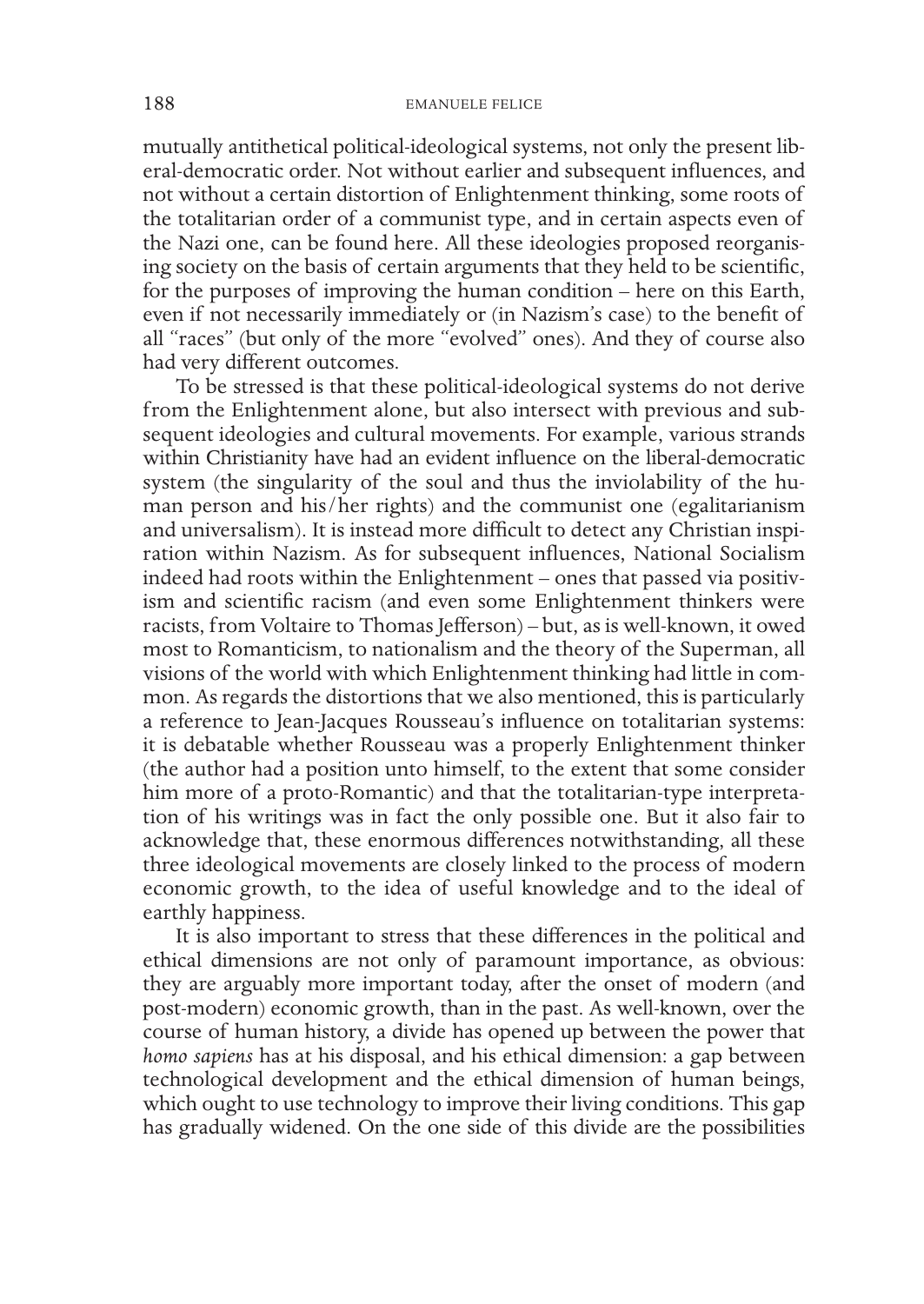of our intelligence, our capacity not only to imagine worlds that do not exist but now also, and increasingly, to forge them – the artificial weapons that the brain has made available to this most evolved of primates, so that it may master and transform its environment. On the other side is the real disposition toward using technological progress to improve human beings' lives, and perhaps also the lives of other sentient beings.<sup>23</sup>

The gap has widened with increasing rapidity over the past two centuries, since the Industrial Revolution. Technological progress has given human beings the capacity to destroy themselves, and the planet. The absence of significant change on the ethical (and therefore political) level has meant that humanity has indeed run this risk, and it is still running it today. At the same time, our increased technological potential has been employed not only in order to improve the condition of humanity and other living beings, but often to worsen it. And not just to a minor extent. Nazi Germany and Stalin's Soviet Union are paradigmatic cases in this regard, each of them being a very technologically-advanced society in comparison to the past (but often also to coeval civilizations). And we can also find examples of this in the liberal world: suffice it to consider the Great War, or the colonial exploitation.

However, we can look out at the issue from an opposite perspective. The last two centuries have seen extraordinary progress in humanity's material conditions and in its technical and scientific knowledge. This marks unprecedented progress. There are enough resources available for each person (on average) to be able to satisfy their needs. But there is also an amount of knowledge that is immeasurably greater than it was in all past eras. Added to that is the exponential rate of increase in population numbers, as average life expectancy has risen. Humans have thus become richer, more cultured, and freer. They have become more numerous, with longer lifespans. But are they also happier? If we measure happiness in terms of human rights and capabilities, overall they are. A problem, however, arises from the fact that this advancement in human rights has not been uniform in all regions. Another problem, related to the previous one but even more important, arises from the fact that such advancement has been, arguably, slower than that in technological progress.

From whatever perspective we assume, how to reconcile the two sides of the divide should become a major issue in economics.

<sup>&</sup>lt;sup>23</sup> Among the early (and best) works on this, ARENDT 1958.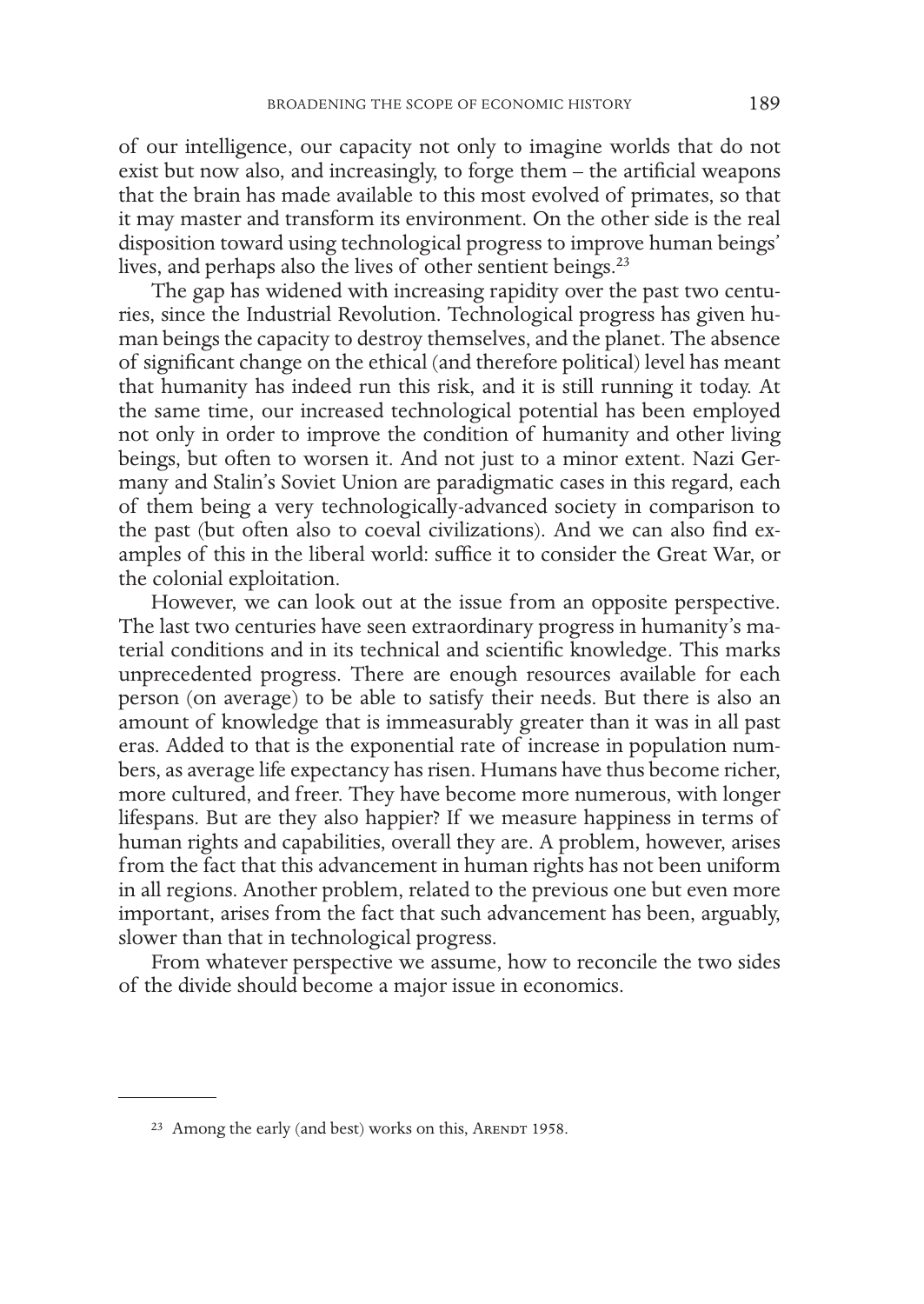#### **REFERENCES**

- Aghion P. and Durlauf S.N. (eds.) 2005, *Handbook of Economic Growth*, vol. IA, Amster- dam: Elsevier.
- Arendt A. 1958, *The Human Condition*, Chicago: The University of Chicago.
- Bartolini S. 2010, *Manifesto per la felicità. Come passare dalla società del ben-avere a quella del ben-essere*, Roma: Donzelli.
- Baten J. (ed.) 2016, *A History of the Global Economy: 1500 to the Present*, Cambridge: Cam- bridge University Press.
- Berlin I. 2002 [1958], *Two Concepts of Liberty*, Oxford: Clarendon, now in I. Berlin, *Liberty*, edited by H. Hardy, Oxford: Oxford University Press.
- Bok S. 2011, *Exploring Happiness: From Aristotle to Brain Science*, New Haven, Conn.: Yale University Press.
- Broadberry S. and O'Rourke K.H. (eds.) 2010a, *The Cambridge Economic History of Modern Europe*, vol. I, *1700-1870*, Cambridge: Cambridge University Press.
- 2010b, *The Cambridge Economic History of Modern Europe*, vol. II, *1870 to the Present*, Cam- bridge: Cambridge University Press.
- Bruni L. and Porta P.L. (eds.) 2007, *Handbook on the Economics of Happiness*, Cheltenham: Elgar.
- Easterlin R.A. 1974, "Does Economic Growth Improve the Human Lot? Some Empirical Evidence", in R. David and R. Reder (eds.), *N*a*tions and Households in Economic Growth: Essays in Honor of Moses Abramovitz*, London: Academic: 89-125.
- 1995, "Will Raising the Incomes of All Improve the Happiness of All?", *Journal of Eco- nomic Behavior and Organization*, 27 (1): 35-47.
- Felice E. 2016, "The Misty Grail: The Search for a Comprehensive Measure of Develop- ment and the Reasons of GDP Primacy", *Development and Change*, 47 (5): 967-994.
- 2017, *Storia economica della felicità*, Bologna: il Mulino.
- GALOR O. and WEIL D. 2000, "Malthusian Stagnation to the Demographic Transition and Beyond", *American Economic Review*, 90 (4): 806-828.
- Galor O. 2012, "The Demographic Transition: Causes and Consequences", *Cliometrica*, 6 (1): 1-28.
- Helliwell J., Layard R., Sachs J., De Neve J.-E., Huang H. and Wang S. 2017, *World Happiness Report 2017*. Available at: http://worldhappiness.report/ed/2017/ (accessed August 22, 2019).
- Maddison A. 2001, *The World Economy: A Millennial Perspective*, Paris: OECD.
- 2002, *The Secret Sins of Economics*, Chicago, Ill.: Prickly Paradigm.
- McCloskey D.N. 2016, *Bourgeois Equality: How Ideas, not Capital or Institutions, Enriched the World*, Chicago, Ill.: University of Chicago Press.
- McMahon D.M. 2006, *Happiness: A History*, New York: Grove.
- Mokyr J. 2017, *A Culture of Growth: The Origins of the Modern Economy*, Princeton, N.J.: Princeton University Press.
- Neal L. and Cameron R. 2016, *A Concise Economic History of the World: From Paleolithic Times to the Present*, V ed., Oxford: Oxford University Press.
- North D.C. 2005, *Understanding the Process of Economic Change*, Princeton, N.J.: Princeton University Press.